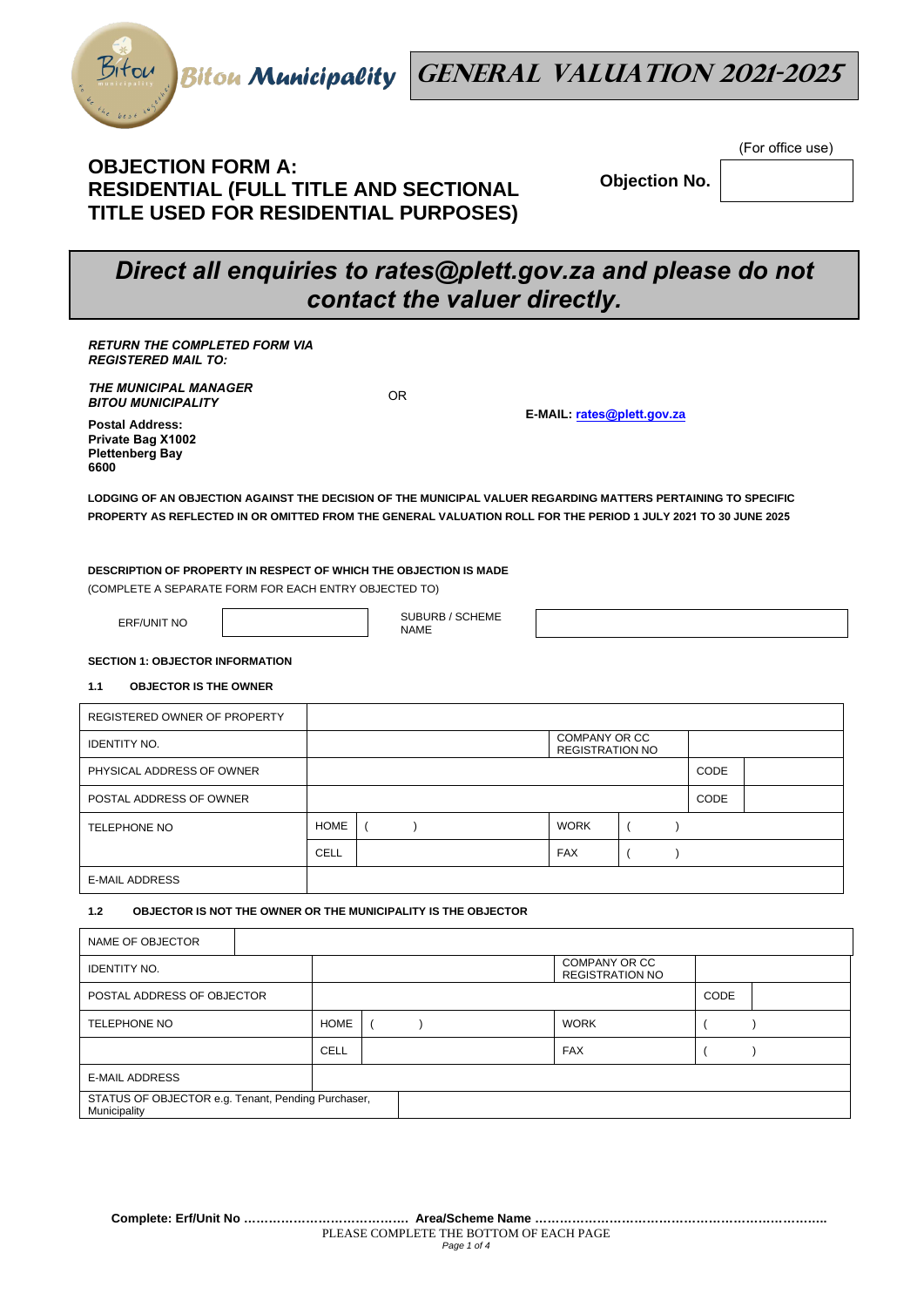#### **1.3 AUTHORISED REPRESENTATIVE OF THE OBJECTOR**

T

| NAME OF REPRESENTATIVE                                                                                                    |  |                      |            |                |                           |                        |             |  |  |
|---------------------------------------------------------------------------------------------------------------------------|--|----------------------|------------|----------------|---------------------------|------------------------|-------------|--|--|
| <b>IDENTITY NO.</b>                                                                                                       |  | <b>COMPANY OR CC</b> |            |                |                           | <b>REGISTRATION NO</b> |             |  |  |
| POSTAL ADDRESS OF REPRESENTATIVE                                                                                          |  |                      |            |                |                           |                        | <b>CODE</b> |  |  |
| <b>TELEPHONE NO</b>                                                                                                       |  | <b>HOME</b>          | $\sqrt{2}$ |                | <b>WORK</b>               |                        |             |  |  |
|                                                                                                                           |  | <b>CELL</b>          |            |                | <b>FAX</b>                |                        |             |  |  |
| <b>E-MAIL ADDRESS</b>                                                                                                     |  |                      |            |                |                           |                        |             |  |  |
| IF A REPRESENTATIVE IS APPOINTED, PROOF OF AUTHORISATION MUST BE ATTACHED                                                 |  |                      |            |                |                           |                        |             |  |  |
| <b>SECTION 2: PROPERTY DETAILS</b><br>(FOR SECTIONAL TITLES SEE SECTION 4)                                                |  |                      |            |                |                           |                        |             |  |  |
| PHYSICAL ADDRESS                                                                                                          |  |                      |            |                |                           |                        | CODE        |  |  |
| <b>EXTENT OF PROPERTY</b>                                                                                                 |  |                      |            | M <sup>2</sup> |                           |                        |             |  |  |
| MUNICIPAL ACCOUNT<br><b>NO</b>                                                                                            |  |                      |            |                |                           | (If available)         |             |  |  |
|                                                                                                                           |  |                      |            |                |                           |                        |             |  |  |
| NAME OF BOND HOLDER                                                                                                       |  |                      |            |                | REGISTERED AMOUNT OF BOND |                        |             |  |  |
|                                                                                                                           |  |                      |            |                |                           | (If applicable)        |             |  |  |
|                                                                                                                           |  |                      |            |                |                           |                        |             |  |  |
| PROVIDE FULL DETAILS OF ALL SERVITUDES, ROADS PROCLAMATIONS OR OTHER ENDORSEMENTS AGAINST THE PROPERTY (IF<br>APPLICABLE) |  |                      |            |                |                           |                        |             |  |  |

SERVITUDE NO AFFECTED AREA M<sup>2</sup> IN FAVOUR OF FOR WHAT PURPOSE

| WAS COMPENSATION PAID   | YES | <b>NO</b> |               |  |
|-------------------------|-----|-----------|---------------|--|
| IF YES: DATE OF PAYMENT |     |           | <b>AMOUNT</b> |  |

**SECTION 3: DESCRIPTION OF RESIDENTIAL DWELLING (FOR SECTIONAL TITLES SEE SECTION 4) (INDICATE NUMBER OR STATE YES/NO IN APPROPRIATE BOX)** 

## **MAIN DWELLING**

| NO OF BEDROOMS  | NO. OF BATHROOMS         |  | <b>KITCHEN</b>         |  | LOUNGE   |  |
|-----------------|--------------------------|--|------------------------|--|----------|--|
| DINNING ROOM    | LOUNGE WITH DINNING ROOM |  | <b>STUDY</b>           |  | PLAYROOM |  |
| TELEVISION ROOM | LAUNDRY                  |  | <b>SEPARATE TOILET</b> |  |          |  |
| <b>OTHER</b>    |                          |  | <b>OTHER</b>           |  |          |  |
| <b>OTHER</b>    |                          |  | <b>OTHER</b>           |  |          |  |

## **OUTBUILDINGS**

| NO OF GARAGES            |  |
|--------------------------|--|
| <b>GRANNY FLAT/ROOMS</b> |  |
| <b>OTHER</b>             |  |

| SIZE OF MAIN DWELLING      | $M^2$ |
|----------------------------|-------|
| SIZE OF OUT BUILDING       | $M^2$ |
| SIZE OF OTHER BUILDINGS    | $M^2$ |
| <b>TOTAL BUILDING SIZE</b> | $M^2$ |

## **OTHER BUILDINGS (ATTACH ANNEXURE)**

| <b>SWIMMING POOL</b> | <b>TENNIS</b><br><b>COURT</b> |      |         |             |
|----------------------|-------------------------------|------|---------|-------------|
| <b>BORE HOLE</b>     | GARDEN                        | GOOD | AVERAGE | <b>POOR</b> |
|                      |                               |      |         |             |
| <b>OTHER</b>         | <b>OTHER</b>                  |      |         |             |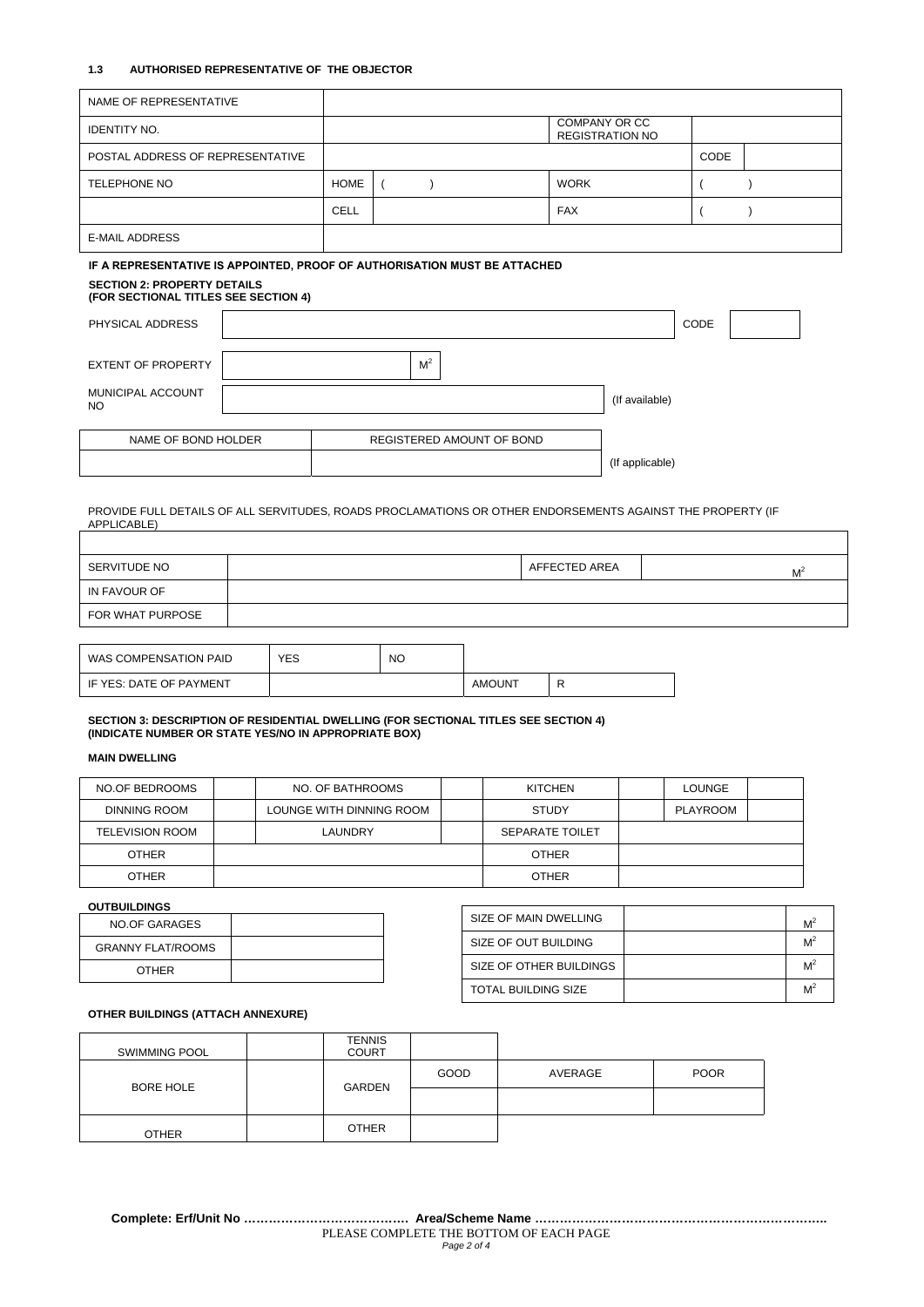|                                                    | <b>FENCING</b>         |                                                             | <b>FRONT</b> |                    | <b>BACK</b> |  |  | SIDE <sub>1</sub>                                        |         |  | SIDE <sub>2</sub> |                 |  |                |                |
|----------------------------------------------------|------------------------|-------------------------------------------------------------|--------------|--------------------|-------------|--|--|----------------------------------------------------------|---------|--|-------------------|-----------------|--|----------------|----------------|
|                                                    | <b>TYPE</b>            |                                                             |              |                    |             |  |  |                                                          |         |  |                   |                 |  |                |                |
|                                                    | <b>HEIGHT</b>          |                                                             |              |                    |             |  |  |                                                          |         |  |                   |                 |  |                |                |
|                                                    |                        |                                                             |              |                    |             |  |  |                                                          |         |  |                   |                 |  |                |                |
| DRIVE WAY (E.G. Bricks, pavers)                    |                        |                                                             |              |                    |             |  |  | IS YOUR PROPERTY SITUATED IN                             |         |  |                   | <b>YES</b>      |  | <b>NO</b>      |                |
| A BOOMED AREA OR SECURITY<br><b>OTHER FEATURES</b> |                        |                                                             |              |                    |             |  |  |                                                          |         |  |                   |                 |  |                |                |
|                                                    |                        | <b>GENERAL CONDITION OF PROPERTY (TICK APPROPRIATE BOX)</b> |              |                    |             |  |  |                                                          |         |  |                   |                 |  |                |                |
| GOOD                                               |                        | AVERAGE                                                     |              | <b>POOR</b>        |             |  |  |                                                          |         |  |                   |                 |  |                |                |
|                                                    |                        | <b>SECTION 4: SECTIONAL TITLES UNITS</b>                    |              |                    |             |  |  |                                                          |         |  |                   |                 |  |                |                |
| <b>SCHEME NO</b>                                   |                        | NAME OF SCHEME                                              |              |                    |             |  |  | FLAT NO/<br>DOOR NO                                      |         |  | UNIT SIZE         |                 |  | M <sup>2</sup> |                |
| NAME OF MANAGING AGENT                             |                        |                                                             |              |                    |             |  |  |                                                          | TEL NO. |  | $\overline{ }$    | $\lambda$       |  |                |                |
|                                                    |                        | INDICATE NUMBER OR STATE YES/NO IN APPROPRIATE BOX          |              |                    |             |  |  |                                                          |         |  |                   |                 |  |                |                |
|                                                    | NO.OF BEDROOMS         |                                                             |              | NO. OF BATHROOMS   |             |  |  | <b>KITCHEN</b>                                           |         |  |                   | <b>LOUNGE</b>   |  |                |                |
|                                                    | <b>DINNING ROOM</b>    |                                                             |              | LOUNGE WITH DINING | <b>ROOM</b> |  |  | <b>STUDY</b>                                             |         |  |                   | <b>PLAYROOM</b> |  |                |                |
|                                                    | <b>TELEVISION ROOM</b> |                                                             |              |                    | LAUNDRY     |  |  | <b>SEPARATE</b><br><b>TOILET</b>                         |         |  |                   |                 |  |                |                |
|                                                    | <b>OTHER</b>           |                                                             |              |                    |             |  |  | <b>OTHER</b>                                             |         |  |                   |                 |  |                |                |
|                                                    | <b>OTHER</b>           |                                                             |              |                    |             |  |  | <b>OTHER</b>                                             |         |  |                   |                 |  |                |                |
| MONTHLY LEVY                                       |                        | R                                                           |              |                    |             |  |  | DETAILS OF EXCLUSIVE USE AREAS                           |         |  |                   |                 |  |                |                |
|                                                    |                        | COMMON PROPERTY CONSISTS OF:                                |              |                    |             |  |  | <b>GARAGE</b>                                            |         |  |                   |                 |  |                | M <sup>2</sup> |
| <b>SWIMMING POOL</b>                               |                        |                                                             |              |                    |             |  |  | <b>CARPORT</b>                                           |         |  |                   |                 |  |                | M <sup>2</sup> |
| <b>TENNIS COURT</b>                                |                        |                                                             |              |                    |             |  |  | <b>OPEN PARKING</b>                                      |         |  |                   |                 |  |                |                |
| <b>OTHER</b>                                       |                        |                                                             |              |                    |             |  |  |                                                          |         |  |                   |                 |  |                | M <sup>2</sup> |
| <b>OTHER</b>                                       |                        |                                                             |              |                    |             |  |  | STORE ROOM                                               |         |  |                   |                 |  |                | M <sup>2</sup> |
| <b>OTHER</b>                                       |                        |                                                             |              |                    |             |  |  | <b>GARDEN</b>                                            |         |  |                   |                 |  |                | M <sup>2</sup> |
|                                                    |                        | <b>SECTION 5: MARKET INFORMATION</b>                        |              |                    |             |  |  | <b>OTHER</b>                                             |         |  |                   |                 |  |                | M <sup>2</sup> |
|                                                    |                        | IF YOUR PROPERTY IS CURRENTLY ON THE MARKET                 |              |                    |             |  |  | IF YOUR PROPERTY HAS BEEN ON THE MARKET THE LAST 3 YEARS |         |  |                   |                 |  |                |                |
|                                                    |                        |                                                             |              |                    |             |  |  |                                                          |         |  |                   |                 |  |                |                |

| WHAT IS THE ASKING PRICE? |  | WHAT WAS THE ASKING PRICE? | R |  |
|---------------------------|--|----------------------------|---|--|
| OFFER RECEIVED            |  | OFFER RECEIVED             |   |  |
| NAME OF AGENT             |  | <b>TEL NO</b>              |   |  |

SALE TRANSACTIONS (OF OTHER PROPERTIES IN THE VICINITY) USED BY THE OBJECTOR IN DETERMINING THE MARKET VALUE OF PROPERTY OBJECTED TO

| <b>ERF/UNIT NO</b> | SUBURB/SCHEME NAME | DATE OF SALE | <b>SELLING PRICE</b> |
|--------------------|--------------------|--------------|----------------------|
|                    |                    |              |                      |
|                    |                    |              |                      |
|                    |                    |              |                      |
|                    |                    |              |                      |

## **SECTION 6: OBJECTION DETAILS**

|                                       | PARTICULARS AS REFLECTED IN THE<br><b>VALUATION ROLL</b> | <b>CHANGES REQUESTED BY OBJECTOR</b> |
|---------------------------------------|----------------------------------------------------------|--------------------------------------|
| DESCRIPTION OF THE PROPERTY/ UNIT NO. |                                                          |                                      |
| CATEGORY                              |                                                          |                                      |
| PHYSICAL ADDRESS/DOOR NO./FLAT NO.    |                                                          |                                      |
| <b>EXTENT</b>                         |                                                          |                                      |
| <b>MARKET VALUE</b>                   |                                                          |                                      |
| NAME OF OWNER                         |                                                          |                                      |